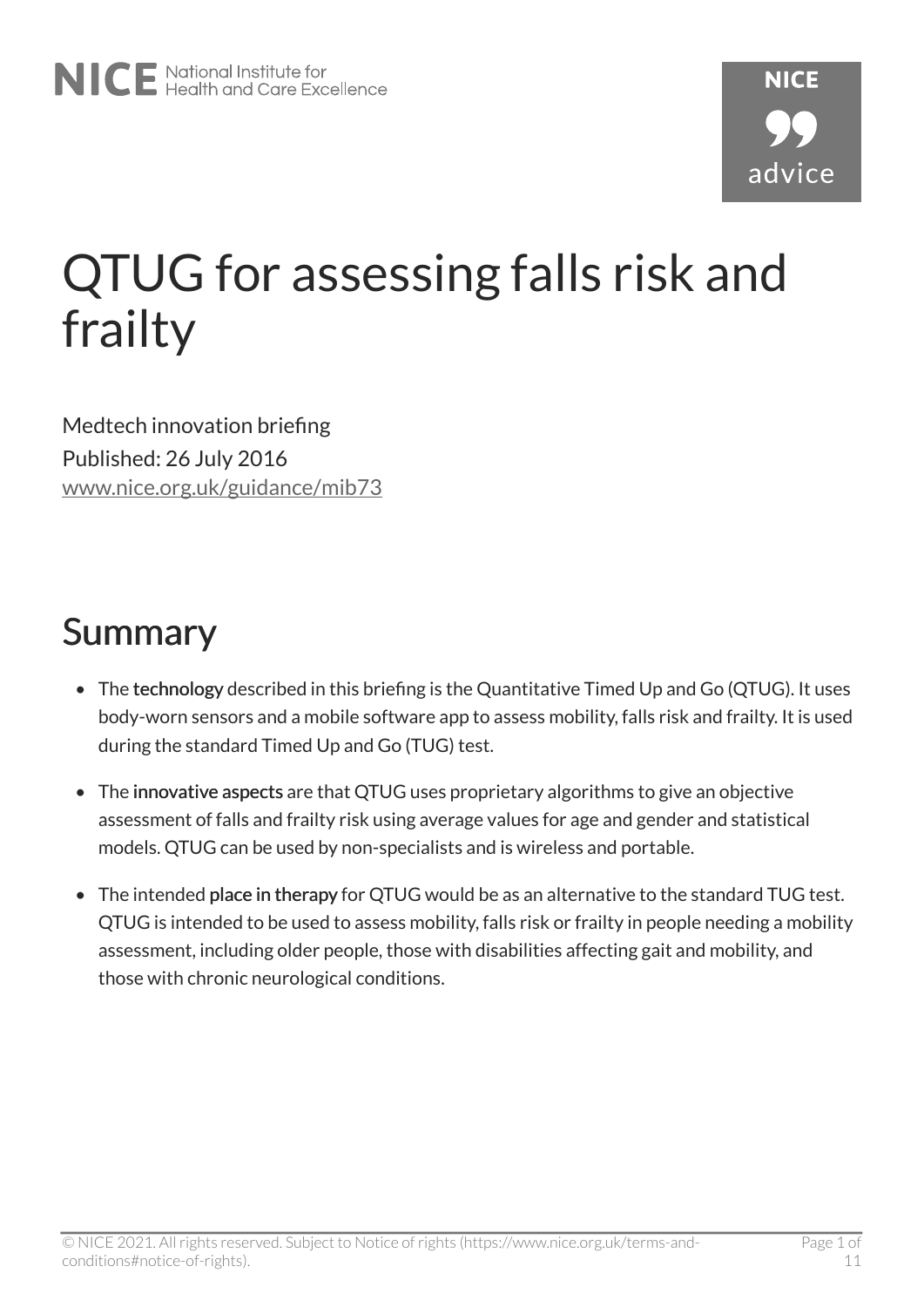- The key points from the evidence summarised in this briefing are from 2 observational studies on QTUG. These studies involved a total of 841 community-dwelling adults 60 years and over who could walk unaided. The studies both suggest that the accuracy of falls risk assessment is greatest when QTUG is combined with clinical risk factor assessment, when compared to either QTUG alone or clinical risk factor assessment alone. The evidence also suggests that the assessment of frailty is most accurate using a TUG test with inertial sensors, such as QTUG. Both studies had methodological limitations.
- Key uncertainties exist around the ability of QTUG to assess frailty as there is a lack of evidence to support this function of the device.
- The indicative costs for the QTUG hardware (including a hand held tablet computer and 2 inertial sensors) is £675 excluding VAT and for the annual software licence fee is £1,500 excluding VAT.

## The technology

Quantitative Timed Up Go (QTUG) measures gait and mobility using body-worn sensors during a standard Timed Up and Go (TUG) test. It produces an objective assessment of mobility, falls risk and frailty based on average values for age and gender.

The QTUG system includes inertial sensors which are placed on a person's shins. The sensors record movement and transfer these data wirelessly to a handheld tablet computer (also included with the system), where it is analysed by QTUG application software using proprietary algorithms. The inertial sensors include a tri-axial accelerometer and a tri-axial gyroscope. QTUG application software displays results for:

- Time taken to complete the TUG test in seconds.
- Statistical risk of falls, presented as a percentage and level of risk.
- Statistical estimate of frailty level, presented as a percentage and level of frailty (as defined by Fried's frailty phenotype).
- Comprehensive quantitative assessment of mobility including temporal gait, spatial gait and turn parameters, as recorded by the sensors.

These values (and time taken to complete the TUG test) are compared with average values for gender and age range.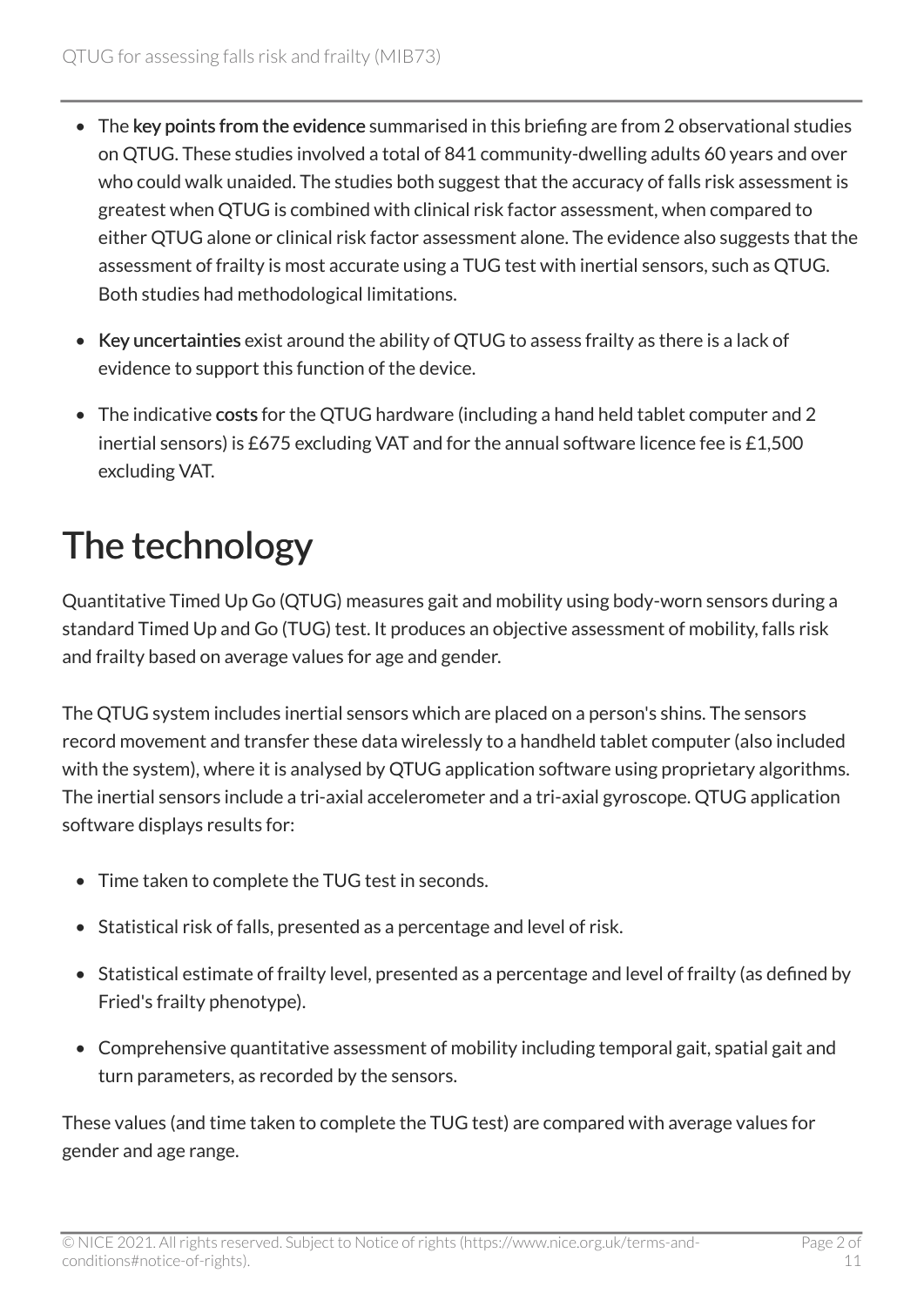The handheld tablet is used to analyse the data from the sensors using the QTUG software and the person's results are displayed on the screen. An option is available for indicating if a mobility aid was used during the TUG test. QTUG includes an optional falls questionnaire which is based on American Geriatric Society/British Geriatrics Society clinical practice guidelines. This is used to improve the statistical falls risk estimate. QTUG records and stores the person's clinical falls risk and falls history for future reference.

### The innovation

QTUG provides an objective assessment of mobility, falls risk and frailty. It uses proprietary algorithms to identify specific mobility impairments by comparing a person's results against reference values.

QTUG can be administered by non-specialists and it is wireless and portable.

### Current NHS options

The NICE guideline on [falls in older people](http://www.nice.org.uk/guidance/cg161) recommends that older people with a history of falls, or who are considered to be at risk of falling, should be observed for balance and gait deficits. The TUG test is a frequently used test of balance and gait. This test is referred to in the NICE guideline on [falls in older people](http://www.nice.org.uk/guidance/cg161) and in the joint American Geriatric Society/British Geriatrics Society guidelines (2010). In the TUG test, a person is observed and timed as they rise from a chair, walk 3 metres, turn, walk back to the chair and sit down. It can be used in any setting and needs no specialist equipment. The time taken to complete the test, measured using a stopwatch, is compared with standard values. Longer times are associated with a greater risk of falls. Clinical judgement of stability, gait, stride and sway can also be used as a component of the assessment. Other clinical tests used in current practice to assess balance and mobility include the Turn 180 degree test, the Tinetti scale, the Functional reach test and the Berg balance test. None of these assess frailty, which is generally determined using a range of indices within a clinical assessment.

NICE is aware of the following CE-marked devices with gait assessment functions:

- GaitRite sensorised walkway (CIR Systems Inc)
- GaitUP wearable sensors (Physilog) (GaitUp SA)
- RehaWatch wearable sensors (Hasomed GmbH)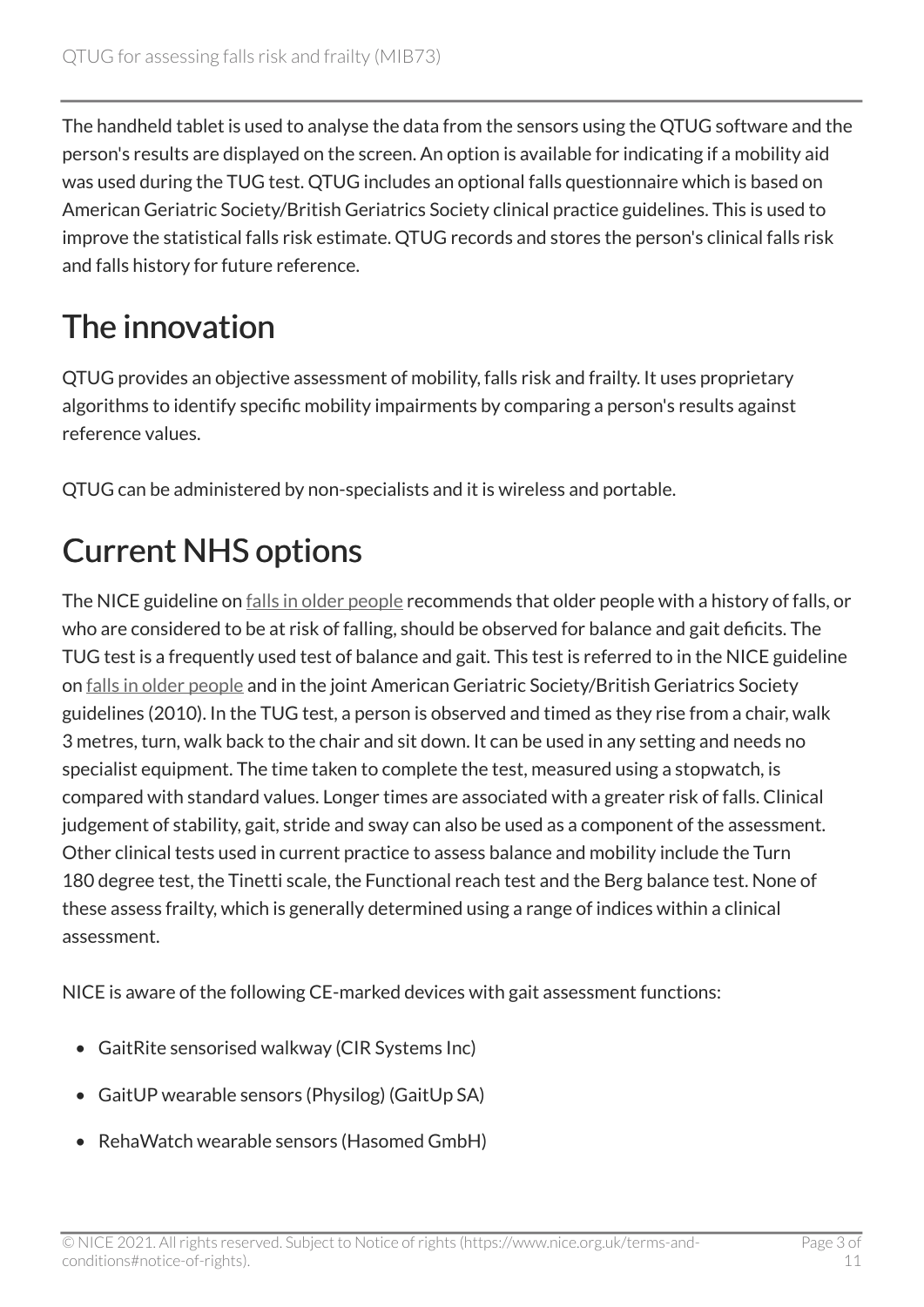• Dynaport MoveTest (McRoberts)

### Population, setting and likely place in therapy

QTUG would be used in the same settings as the TUG test. This would be in primary, secondary or social care as a component of a multifactorial falls assessment of someone at risk of falling or who has had one or more falls. This could include older adults, people with disabilities affecting mobility and gait, and people with long-term neurological conditions such as Parkinson's disease or multiple sclerosis. In addition, QTUG could potentially be used to monitor response to interventions such as rehabilitation or medication.

Approximately 30% of all people 65 years and over fall each year and this rises to approximately 50% in those 80 years and over ([Age UK 2015\)](http://www.ageuk.org.uk/Documents/EN-GB/Factsheets/Later_Life_UK_factsheet.pdf?dtrk=true). Their risk of falling can be increased further by conditions such as dementia or delirium [\(Royal College of Physicians 2015](https://www.rcplondon.ac.uk/projects/outputs/naif-audit-report-2015)).

Chronic difficulties with gait and balance can also increase the risk of falls. For example, people with cerebral palsy may fall frequently, and report greater fear of falling ([Morgan 2013](http://www.tandfonline.com/doi/abs/10.3109/21679169.2013.795241)).

Neurological conditions such as Parkinson's disease, multiple sclerosis or stroke are estimated to affect over 10 million people in the UK [\(Neurological Alliance 2003](http://www.neural.org.uk/store/assets/files/20/original/NeuroNumbers.pdf)). People with these conditions have an increased risk of falling, with reported fall rates varying from 43-70% in stroke survivors and 35-90% in Parkinson's disease ([Multiple Sclerosis Trust](https://www.mstrust.org.uk/a-z/falls); [Weerdesteyn 2008;](http://www.rehab.research.va.gov/jour/08/45/8/Weerdesteyn.html) [Allen 2013\)](http://www.hindawi.com/journals/pd/2013/906274/). Falling is a common issue among young people who have neurological disorders, although the prevalence of falling is difficult to quantify.

Falls risk assessments are generally done by physiotherapists, geriatricians, occupational therapists or nurses. The manufacturer states that QTUG can be administered by non-specialists with some additional training. The manufacturer provides instructional videos and training over the telephone or in a face-to-face training session. QTUG would be used as part of a standard falls risk assessment and is therefore unlikely to need any changes to the relevant care pathways (these include falls in [older people](http://pathways.nice.org.uk/pathways/falls-in-older-people/falls-in-older-people-overview), [multiple sclerosis](http://pathways.nice.org.uk/pathways/multiple-sclerosis/multiple-sclerosis-overview#content=view-node%3Anodes-comprehensive-review) and [stroke rehabilitation](http://pathways.nice.org.uk/pathways/stroke/stroke-rehabilitationpath=view%3A/pathways/stroke/stroke-rehabilitation.xml&content=view-index)).

### **Costs**

#### Device costs

[Table 1](#page-4-0) shows indicative pricing for QTUG. The manufacturer states that pricing has not been fixed in the UK and is likely to be adjusted.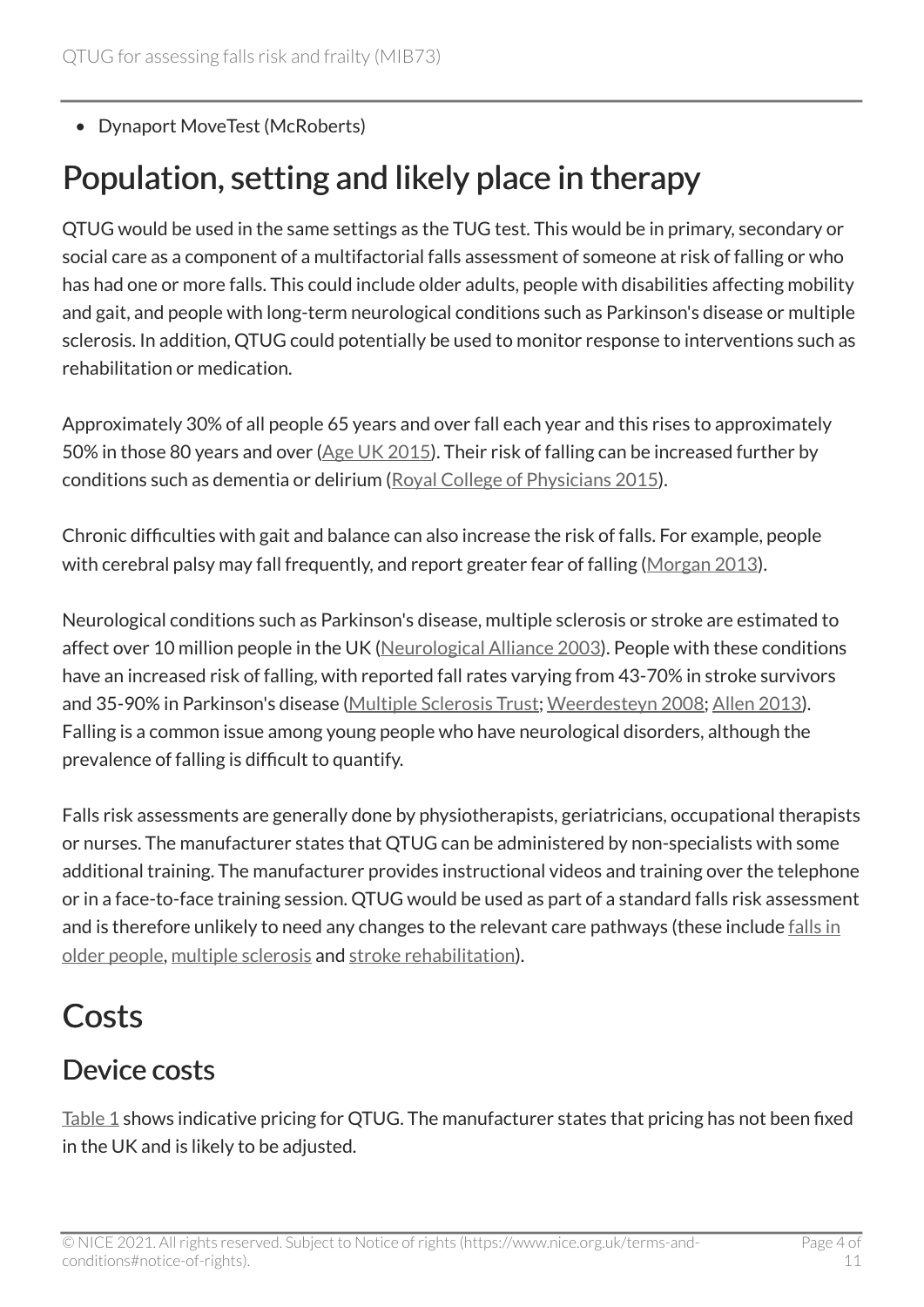#### <span id="page-4-0"></span>Table 1: Prices of QTUG (excluding VAT)

| Component                                                                                                      | List price                           | Other information                                                                                                               |
|----------------------------------------------------------------------------------------------------------------|--------------------------------------|---------------------------------------------------------------------------------------------------------------------------------|
| Hardware cost (includes hand held<br>tablet computer, 2 inertial sensors, 1<br>package of disposable bandages) | £675                                 | Anticipated lifespan 3 years.                                                                                                   |
| Annual software licence fee                                                                                    | £1,500                               | Discounts are available on the licence fee<br>for organisations purchasing multiple units.                                      |
| Disposable tubular bandages                                                                                    | $£2.47$ for<br>20 metres             | To be purchased separately (see above).<br>Used to secure sensors to the outside of<br>patient's clothing. Each test uses 60cm. |
| Alcohol wipes                                                                                                  | £0.02                                | To be purchased separately                                                                                                      |
| Onsite training                                                                                                | £500<br>(plus<br>travel<br>expenses) | Can be provided if needed in addition to<br>free telephone and video training.                                                  |

#### Costs of standard care

The standard TUG incurs the cost of clinical time only.

#### Resource consequences

The manufacturer states that QTUG is currently in use in 3 NHS trusts. The QTUG manufacturer, Kinesis Health Technologies Ltd, has been selected to participate in the [NHS England Test Beds](https://www.england.nhs.uk/ourwork/innovation/test-beds/)  initiative.

If adopted, QTUG would be used in place of the standard TUG test and is not considered to need any significant changes to current infrastructure.

Potential benefits of QTUG include use by lower grades of staff such as health care support staff, with further clinical assessment by appropriately qualified professionals. Improved prediction of falls risk and frailty could contribute to falls prevention measures and could help to assess whether therapies to improve gait were effective. It is unclear whether fewer resources would be needed to administer and interpret QTUG compared with TUG.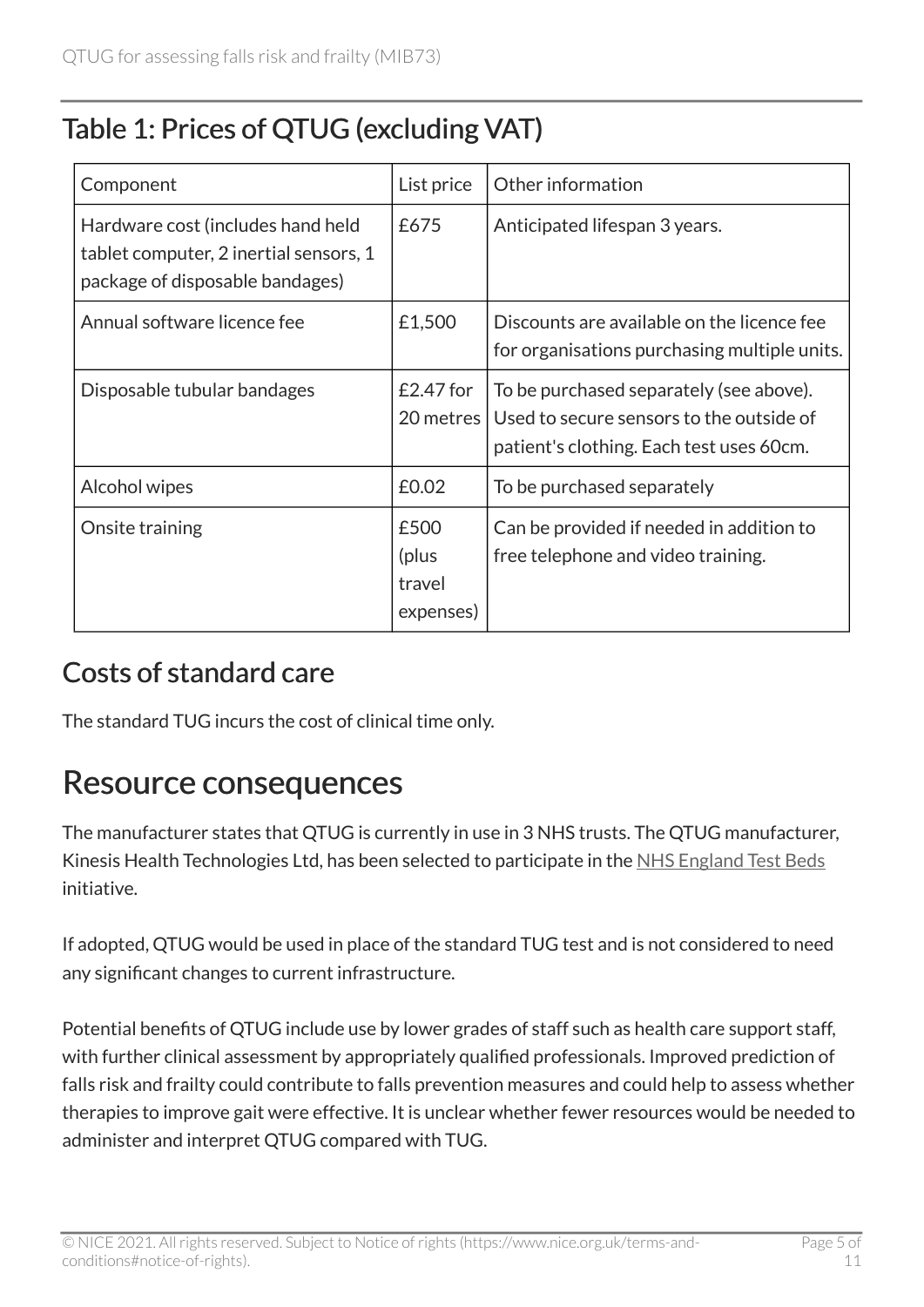### Regulatory information

QTUG was CE-marked as a class I device in July 2014 to Kinesis Health Technologies Ltd.

A search of the Medicines and Healthcare Products Regulatory Agency website revealed that no manufacturer Field Safety Notices or Medical Device Alerts have been issued for this technology.

## Equality considerations

NICE is committed to promoting equality, eliminating unlawful discrimination and fostering good relations between people with particular protected characteristics and others. In producing guidance and advice, NICE aims to comply fully with all legal obligations to: promote race and disability equality and equality of opportunity between men and women, eliminate unlawful discrimination on grounds of race, disability, age, sex, gender reassignment, marriage and civil partnership, pregnancy and maternity (including women post-delivery), sexual orientation, and religion or belief (these are protected characteristics under the Equality Act 2010).

The risk of falling increases with age, and can be more common in those who have disabilities causing issues with gait and mobility, or in those who have a neurological condition. Age and disability are protected characteristics under the Equality Act 2010.

## Clinical and technical evidence

A literature search was carried out for this briefing in accordance with the published process and methods statement. This briefing includes the most relevant/best publicly-available evidence relating to the clinical and cost effectiveness of the technology. The literature search strategy, evidence selection methods and detailed data extraction tables are available on request by contacting [medtech@nice.org.uk.](mailto:medtech@nice.org.uk)

### Published evidence

Two studies were selected for inclusion in this briefing, on the basis of the most relevant clinical outcomes. The first was a re-analysis of data from 2 datasets, taken from participants in an ageing research project, and included 442 people [\(Greene et al. 2016\)](https://www.researchgate.net/publication/297659859). The study outcome was the prediction of falls risk. The study reported that fall-risk assessment accuracy was greatest when QTUG was used alongside clinical risk factor assessment. Accuracy was greater when using QTUG alone compared with clinical risk assessment alone.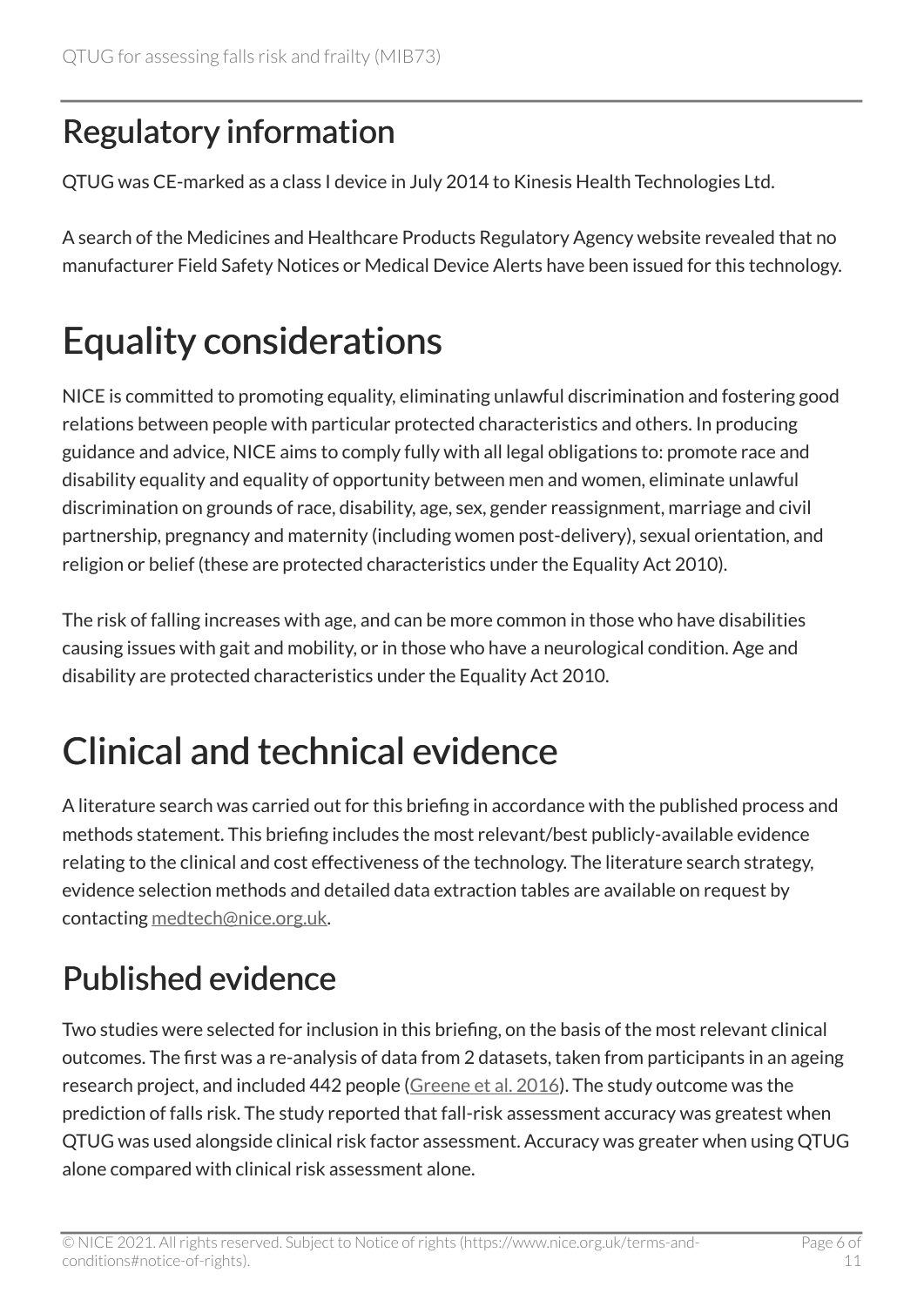The second study was a cohort study assessing frailty in 399 people [\(Greene 2014\)](http://ageing.oxfordjournals.org/content/43/3/406.long). The evidence suggests that the assessment of frailty was most accurate when a TUG test with inertial sensors (such as those used in QTUG) was used.

[Table 2](#page-6-0) summarises the clinical evidence as well as its strengths and limitations.

#### <span id="page-6-0"></span>Table 2: Summary of selected studies

| Study | Details of   | <b>Outcomes</b> | <b>Strengths and limitations</b> |
|-------|--------------|-----------------|----------------------------------|
|       | intervention |                 |                                  |
|       | and          |                 |                                  |
|       | comparator   |                 |                                  |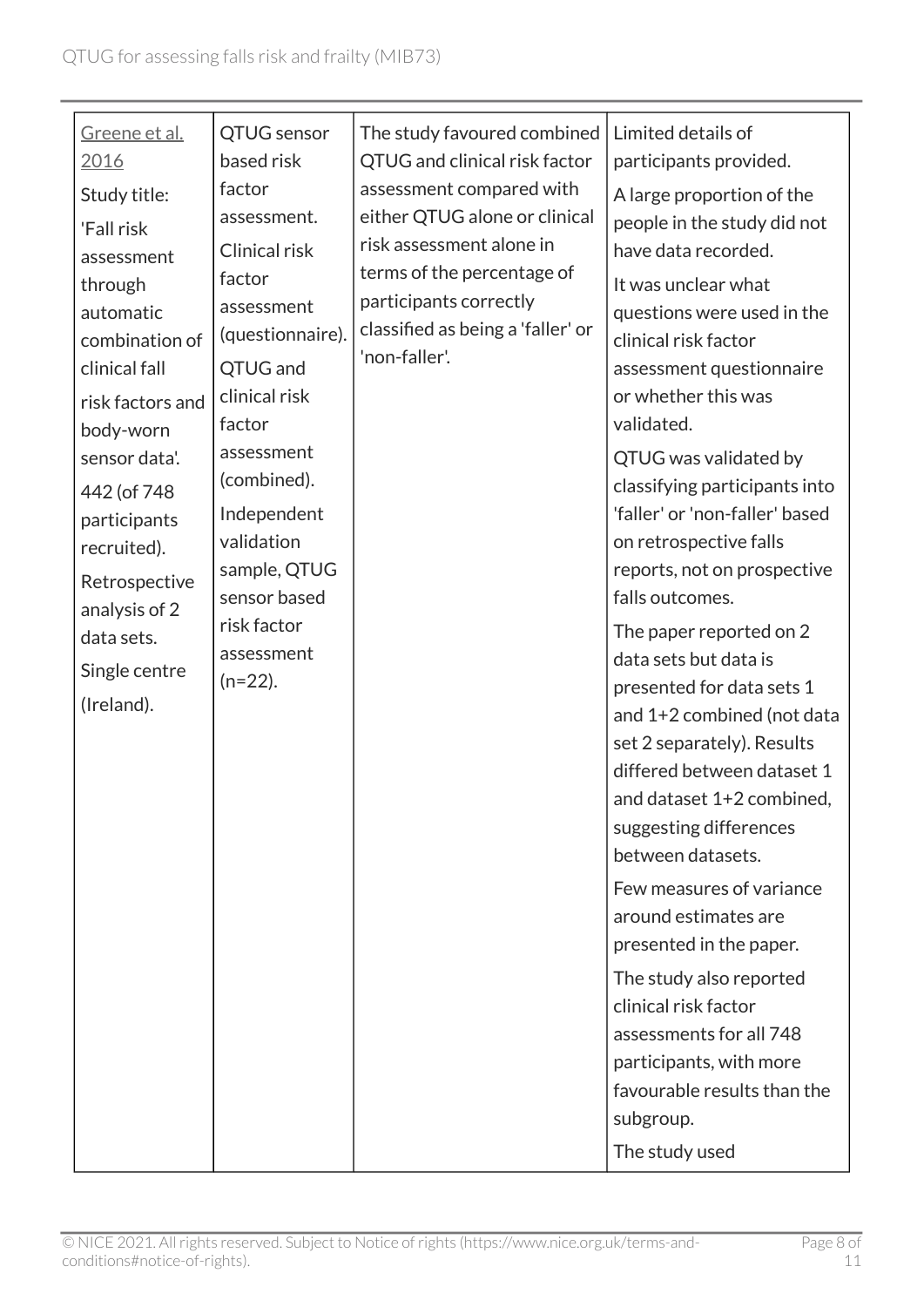|                                                                                                                                                                                                                                                                    |                                                                                                                                                                                                                                                                                                 |                                                                                                                                                                                                                                                                                                                                                                        | self-reported history of<br>falls, which can be<br>unreliable, to classify<br>participants.<br>The independent validation<br>sample was small.                                                                                                                                                                                                                                                                                                                                                                     |
|--------------------------------------------------------------------------------------------------------------------------------------------------------------------------------------------------------------------------------------------------------------------|-------------------------------------------------------------------------------------------------------------------------------------------------------------------------------------------------------------------------------------------------------------------------------------------------|------------------------------------------------------------------------------------------------------------------------------------------------------------------------------------------------------------------------------------------------------------------------------------------------------------------------------------------------------------------------|--------------------------------------------------------------------------------------------------------------------------------------------------------------------------------------------------------------------------------------------------------------------------------------------------------------------------------------------------------------------------------------------------------------------------------------------------------------------------------------------------------------------|
| <u>Greene et al.</u><br>2014<br>Study title:<br>'Frailty status<br>can be<br>accurately<br>assessed using.<br>inertial sensors<br>and the TUG<br>test'.<br>399 (of 479)<br>participants<br>recruited).<br>Cross-sectional<br>study.<br>Single centre<br>(Ireland). | <b>TUG</b> sensor<br>based<br>assessment.<br>Manual TUG<br>based<br>assessment.<br>Maximum grip<br>strength (lbs)<br>from left and<br>right hand<br>(using a<br>handheld<br>dynamometer).<br>All were<br>compared with<br>frailty category<br>(as defined<br>using modified<br>Fried criteria). | The study favoured TUG with<br>inertial sensors compared<br>with manual TUG in terms of<br>the proportion of<br>participants identified by the<br>system as 'frail' or 'non-frail'.<br>The study favoured maximum<br>grip strength compared with<br>manual TUG or TUG with<br>sensors when models are<br>stratified by gender (not in<br>the single regression model). | Owing to missing data,<br>approximately 17% of<br>participants were not<br>analysed.<br>Significant differences<br>between frailty subgroups<br>at baseline were identified.<br>'Pre-frail' and 'frail'<br>categories were combined<br>because of the small<br>number of participants in<br>the 'frail' category.<br>Results from a single<br>regression model of all<br>participants and from the<br>mean of models stratified by<br>gender were reported.<br>Results cited as headline<br>were from the means of |
|                                                                                                                                                                                                                                                                    |                                                                                                                                                                                                                                                                                                 |                                                                                                                                                                                                                                                                                                                                                                        | models stratified by gender.<br>Few measures of variance<br>around estimates were<br>included.                                                                                                                                                                                                                                                                                                                                                                                                                     |

### Strengths and limitations of the evidence

The 2 studies identified were both observational studies and no randomised studies were identified. Limited details of the studies were reported and as such there is a risk of bias that may influence the results. Data were missing for a large proportion of people in both studies. Neither of the studies describe any blinding of outcome assessors, therefore it is uncertain whether test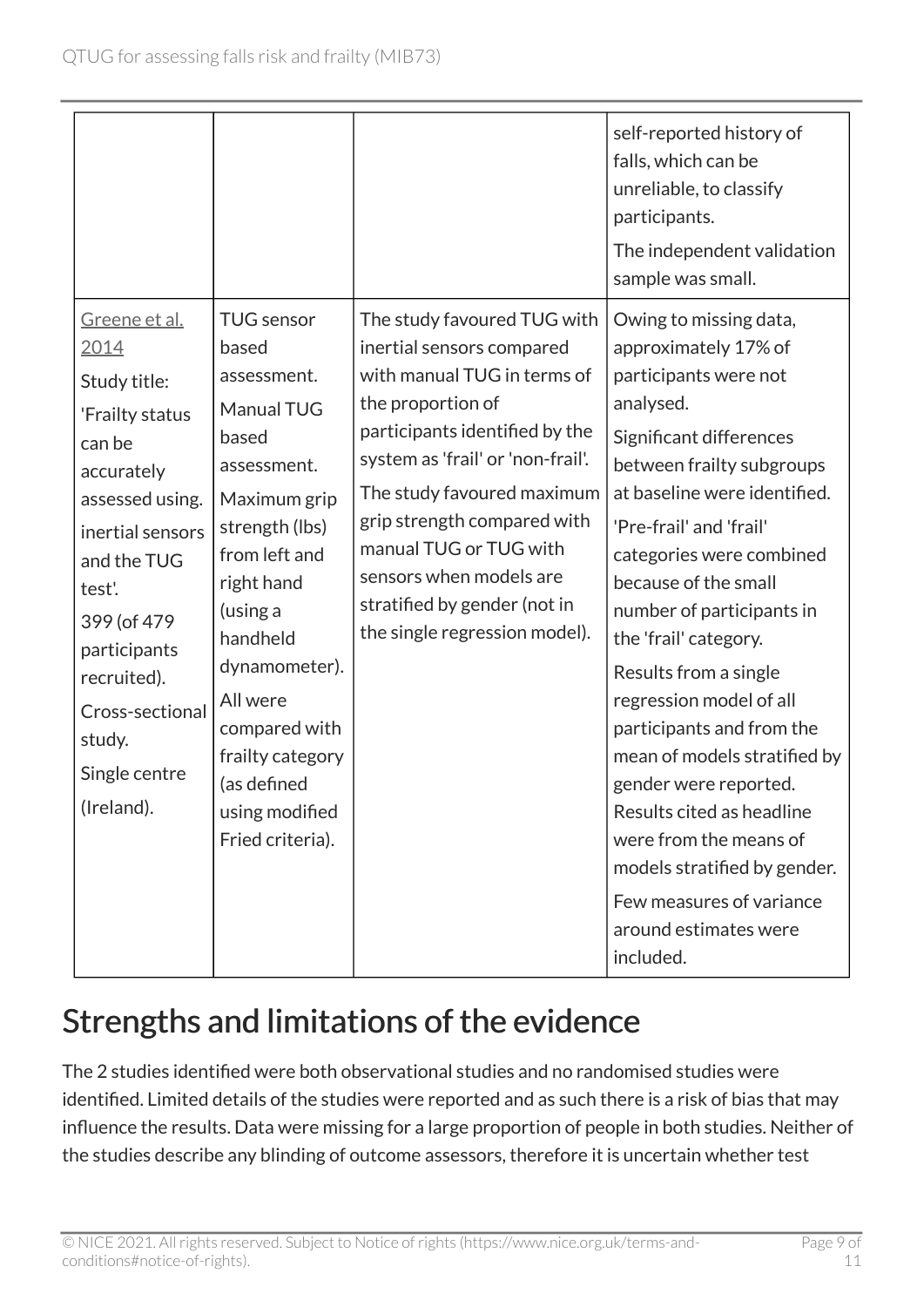results were interpreted without knowledge of the results of the other tests that were used. These studies were both carried out as part of a larger cohort study and it is possible that some of the same people were included in both studies. Neither of these studies included adults with physical disability or neurological diseases and the effectiveness of QTUG to predict frailty and falls in these populations is unclear. The lead author of both studies is a Director of Kinesis Health Technologies Ltd, which manufactures QTUG.

### Recent and ongoing studies

No ongoing or in-development trials were identified.

### Specialist commentator comments

Three specialist commentators agreed that QTUG is expensive compared to standard testing. They reflected that the total cost of hardware, software licence fees may be prohibitively high and may not offer value for money over and above existing assessments. They noted that many centres would need more than one QTUG and this would increase the cost.

One specialist commentator stated that lower grade staff could be used to do the QTUG test, but that a full clinical assessment with qualified professionals would still be needed and therefore the potential savings may not be realised. Another specialist commentator stated that lower grade staff are already undertaking falls assessments, while another commented that the standard TUG could be administered by lower grade staff with minimal training. One specialist commentator noted that there should be an estimate of the time required for a healthcare professional to administer and interpret QTUG compared with TUG.

One specialist commentator did not feel that QTUG would provide a robust method of assessing frailty compared with currently used markers and systems. They felt that QTUG could measure some aspects of frailty associated with slow gait speed and low physical activity, but that these were only a small component of frailty.

One specialist commentator stated that the research studies used to establish the validity of QTUG were of a low standard (noting that no randomised controlled trial evidence was available). Another commentator stated that QTUG requires further research to validate its use in adults with a physical disability or neurological disease.